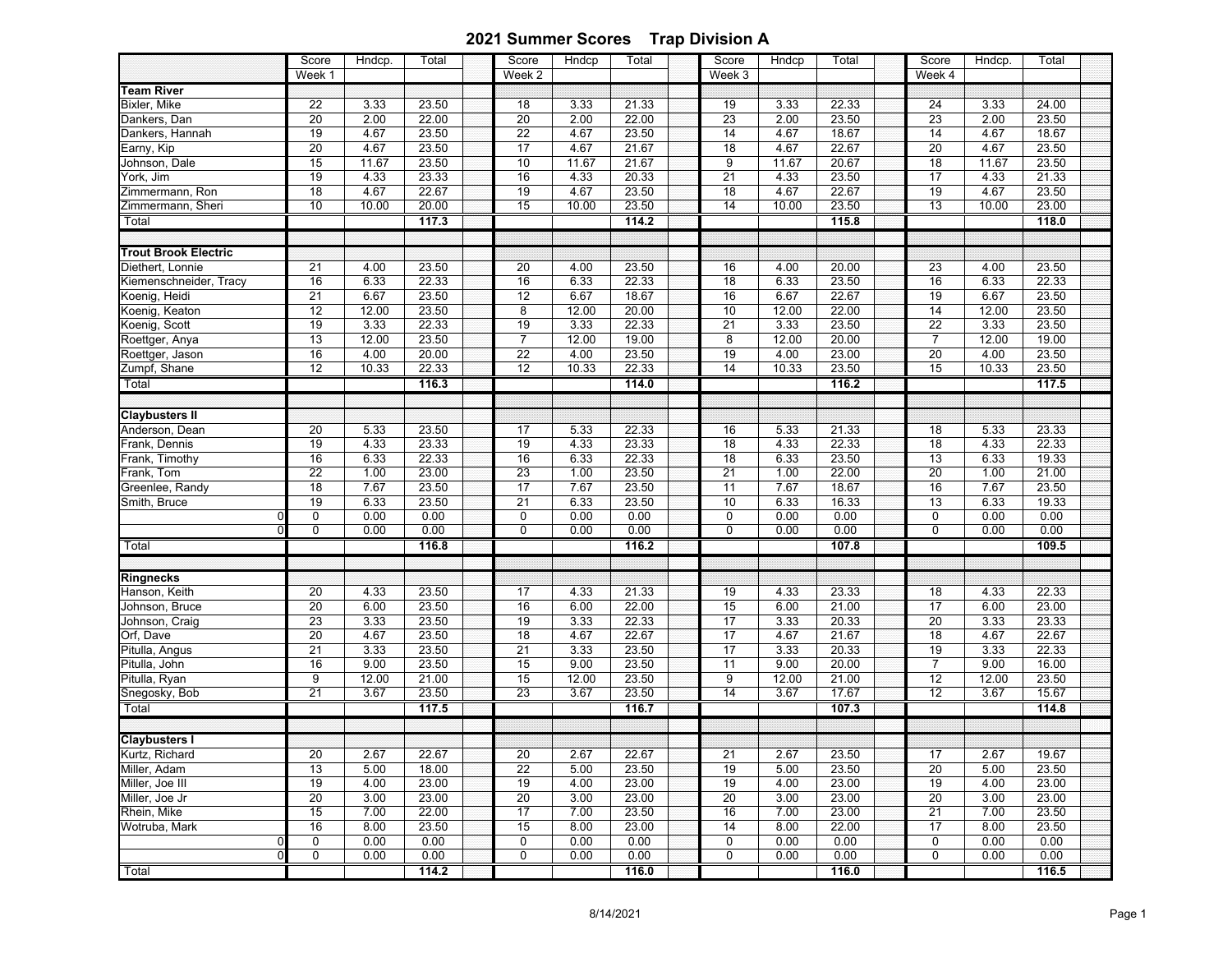|                             | Score<br>Week 5 | Hndcp. | Total | Score<br>Week 6 | Hndcp. | Total | Score<br>Week 7         | Hndcp. | Total | Score<br>Week 8 | Hdncp. | Total |
|-----------------------------|-----------------|--------|-------|-----------------|--------|-------|-------------------------|--------|-------|-----------------|--------|-------|
| <b>Feam River</b>           |                 |        |       |                 |        |       |                         |        |       |                 |        |       |
| Bixler, Mike                | 22              | 2.25   | 23.50 | 19              | 2.25   | 21.25 | 23                      | 2.00   | 23.50 | 23              | 1.00   | 23.50 |
| Dankers, Dan                | 19              | 1.50   | 20.50 | $\overline{23}$ | 1.75   | 23.50 | 20                      | 1.00   | 21.00 | 21              | 1.75   | 22.75 |
| Dankers, Hannah             | 11              | 5.75   | 16.75 | $\overline{17}$ | 7.75   | 23.50 | 18                      | 9.00   | 23.50 | $\overline{18}$ | 8.00   | 23.50 |
| Earny, Kip                  | 21              | 4.25   | 23.50 | 21              | 4.00   | 23.50 | 18                      | 3.00   | 21.00 | $\overline{24}$ | 3.00   | 24.00 |
| Johnson, Dale               | 13              | 10.00  | 23.00 | 19              | 10.50  | 23.50 | 15                      | 8.25   | 23.25 | $\overline{17}$ | 6.75   | 23.50 |
| York, Jim                   | 19              | 4.75   | 23.50 | 20              | 4.75   | 23.50 | 19                      | 3.75   | 22.75 | 16              | 4.25   | 20.25 |
| Zimmermann, Ron             | 16              | 4.50   | 20.50 | 20              | 5.00   | 23.50 | 22                      | 4.75   | 23.50 | 16              | 3.75   | 19.75 |
| Zimmermann, Sheri           | 12              | 10.00  | 22.00 | 16              | 9.50   | 23.50 | 15                      | 9.25   | 23.50 | $\overline{12}$ | 9.00   | 21.00 |
| Total                       |                 |        | 115.5 |                 |        | 117.5 |                         |        | 117.3 |                 |        | 117.3 |
| <b>Trout Brook Electric</b> |                 |        |       |                 |        |       |                         |        |       |                 |        |       |
|                             |                 |        |       |                 |        |       |                         |        |       |                 |        |       |
| Diethert. Lonnie            | $\overline{24}$ | 3.00   | 24.00 | 23              | 2.25   | 23.50 | 23                      | 1.50   | 23.50 | 24              | 0.00   | 24.00 |
| Kiemenschneider, Tracy      | 12              | 6.50   | 18.50 | 10              | 7.50   | 17.50 | 8                       | 9.00   | 17.00 | 8               | 11.50  | 19.50 |
| Koenig, Heidi               | 12              | 6.00   | 18.00 | 11              | 8.25   | 19.25 | 17                      | 8.50   | 23.50 | 17              | 8.25   | 23.50 |
| Koenig, Keaton              | 9               | 12.00  | 21.00 | 10              | 12.00  | 22.00 | $\overline{\mathbf{4}}$ | 12.00  | 16.00 | 3               | 12.00  | 15.00 |
| Koenig, Scott               | 17              | 2.75   | 19.75 | 20              | 3.25   | 23.25 | $\overline{25}$         | 3.00   | 25.00 | $\overline{18}$ | 2.00   | 20.00 |
| Roettger, Anya              | $\overline{7}$  | 12.00  | 19.00 | $\bf{8}$        | 12.00  | 20.00 | 0                       | 0.00   | 0.00  | 2               | 12.00  | 14.00 |
| Roettger, Jason             | $\overline{20}$ | 3.75   | 23.50 | 18              | 2.75   | 20.75 | 0                       | 0.00   | 0.00  | 20              | 3.75   | 23.50 |
| Zumpf, Shane                | $\overline{17}$ | 9.75   | 23.50 | 15              | 8.50   | 23.50 | 13                      | 7.75   | 20.75 | 14              | 8.00   | 22.00 |
| Total                       |                 |        | 111.8 |                 |        | 113.0 |                         |        | 109.8 |                 |        | 113.0 |
| <b>Claybusters II</b>       |                 |        |       |                 |        |       |                         |        |       |                 |        |       |
| Anderson, Dean              | 11              | 5.25   | 16.25 | 19              | 7.50   | 23.50 | 18                      | 7.00   | 23.50 | 17              | 6.50   | 23.50 |
| Frank, Dennis               | $\overline{17}$ | 4.50   | 21.50 | $\overline{20}$ | 5.00   | 23.50 | $\mathbf 0$             | 0.00   | 0.00  | 0               | 0.00   | 0.00  |
| Frank, Timothy              | 12              | 7.25   | 19.25 | $\overline{0}$  | 0.00   | 0.00  | $\mathbf 0$             | 0.00   | 0.00  | 0               | 0.00   | 0.00  |
| Frank, Tom                  | 19              | 1.50   | 20.50 | 25              | 2.25   | 25.00 | $\overline{24}$         | 1.75   | 24.00 | 20              | 1.00   | 21.00 |
| Greenlee, Randy             | 18              | 7.50   | 23.50 | 21              | 7.50   | 23.50 | 19                      | 6.50   | 23.50 | 17              | 4.50   | 21.50 |
| Smith, Bruce                | 11              | 7.25   | 18.25 | 17              | 9.25   | 23.50 | $\mathbf 0$             | 0.00   | 0.00  | 11              | 10.25  | 21.25 |
| C                           | 0               | 0.00   | 0.00  | 0               | 0.00   | 0.00  | 0                       | 0.00   | 0.00  | 0               | 0.00   | 0.00  |
|                             | $\mathbf 0$     | 0.00   | 0.00  | $\overline{0}$  | 0.00   | 0.00  | $\Omega$                | 0.00   | 0.00  | $\overline{0}$  | 0.00   | 0.00  |
| Total                       |                 |        | 103.0 |                 |        | 119.0 |                         |        | 71.0  |                 |        | 87.3  |
| <b>Ringnecks</b>            |                 |        |       |                 |        |       |                         |        |       |                 |        |       |
| Hanson, Keith               | 14              | 4.50   | 18.50 | 17              | 6.00   | 23.00 | 15                      | 6.00   | 21.00 | 18              | 7.00   | 23.50 |
| Johnson, Bruce              | 18              | 6.00   | 23.50 | 22              | 6.50   | 23.50 | 18                      | 5.00   | 23.00 | 17              | 4.25   | 21.25 |
| Johnson, Craig              | 22              | 3.25   | 23.50 | 19              | 3.50   | 22.50 | 16                      | 3.50   | 19.50 | 17              | 3.75   | 20.75 |
| Orf, Dave                   | 17              | 4.75   | 21.75 | 17              | 5.50   | 22.50 | $\overline{19}$         | 5.75   | 23.50 | 20              | 5.25   | 23.50 |
| Pitulla, Angus              | 18              | 3.50   | 21.50 | 25              | 4.25   | 25.00 | 20                      | 3.25   | 23.25 | 17              | 2.50   | 19.50 |
| Pitulla, John               | 6               | 10.75  | 16.75 | $\overline{7}$  | 12.00  | 19.00 | 6                       | 12.00  | 18.00 | $\mathbf 0$     | 0.00   | 0.00  |
| Pitulla, Ryan               | 17              | 11.75  | 23.50 | 13              | 9.75   | 22.75 | 16                      | 10.25  | 23.50 | 9               | 8.50   | 17.50 |
| Snegosky, Bob               | 18              | 5.50   | 23.50 | 15              | 6.25   | 21.25 | 16                      | 8.25   | 23.50 | 17              | 7.75   | 23.50 |
| Total                       |                 |        | 115.8 |                 |        | 116.8 |                         |        | 116.8 |                 |        | 112.5 |
|                             |                 |        |       |                 |        |       |                         |        |       |                 |        |       |
| <b>Claybusters I</b>        |                 |        |       |                 |        |       |                         |        |       |                 |        |       |
| Kurtz, Richard              | 18              | 3.50   | 21.50 | 19              | 4.00   | 23.00 | 23                      | 4.25   | 23.50 | 21              | 3.75   | 23.50 |
| Miller, Adam                | 18              | 4.50   | 22.50 | 16              | 3.25   | 19.25 | $\overline{20}$         | 4.75   | 23.50 | $\overline{13}$ | 4.50   | 17.50 |
| Miller, Joe III             | 18              | 4.00   | 22.00 | 20              | 4.25   | 23.50 | 15                      | 4.00   | 19.00 | 18              | 5.00   | 23.00 |
| Miller, Joe Jr              | 12              | 3.00   | 15.00 | 11              | 5.00   | 16.00 | 17                      | 7.25   | 23.50 | 13              | 8.00   | 21.00 |
| Rhein, Mike                 | 17              | 5.75   | 22.75 | 24              | 5.25   | 24.00 | 19                      | 3.50   | 22.50 | 24              | 2.75   | 24.00 |
| Wotruba, Mark               | 20              | 7.50   | 23.50 | 17              | 6.50   | 23.50 | 17                      | 6.00   | 23.00 | 13              | 5.25   | 18.25 |
|                             | 0               | 0.00   | 0.00  | 0               | 0.00   | 0.00  | 0                       | 0.00   | 0.00  | 0               | 0.00   | 0.00  |
| $\Omega$                    | 0               | 0.00   | 0.00  | 0               | 0.00   | 0.00  | 0                       | 0.00   | 0.00  | 0               | 0.00   | 0.00  |
| Total                       |                 |        | 112.3 |                 |        | 113.3 |                         |        | 116.0 |                 |        | 109.8 |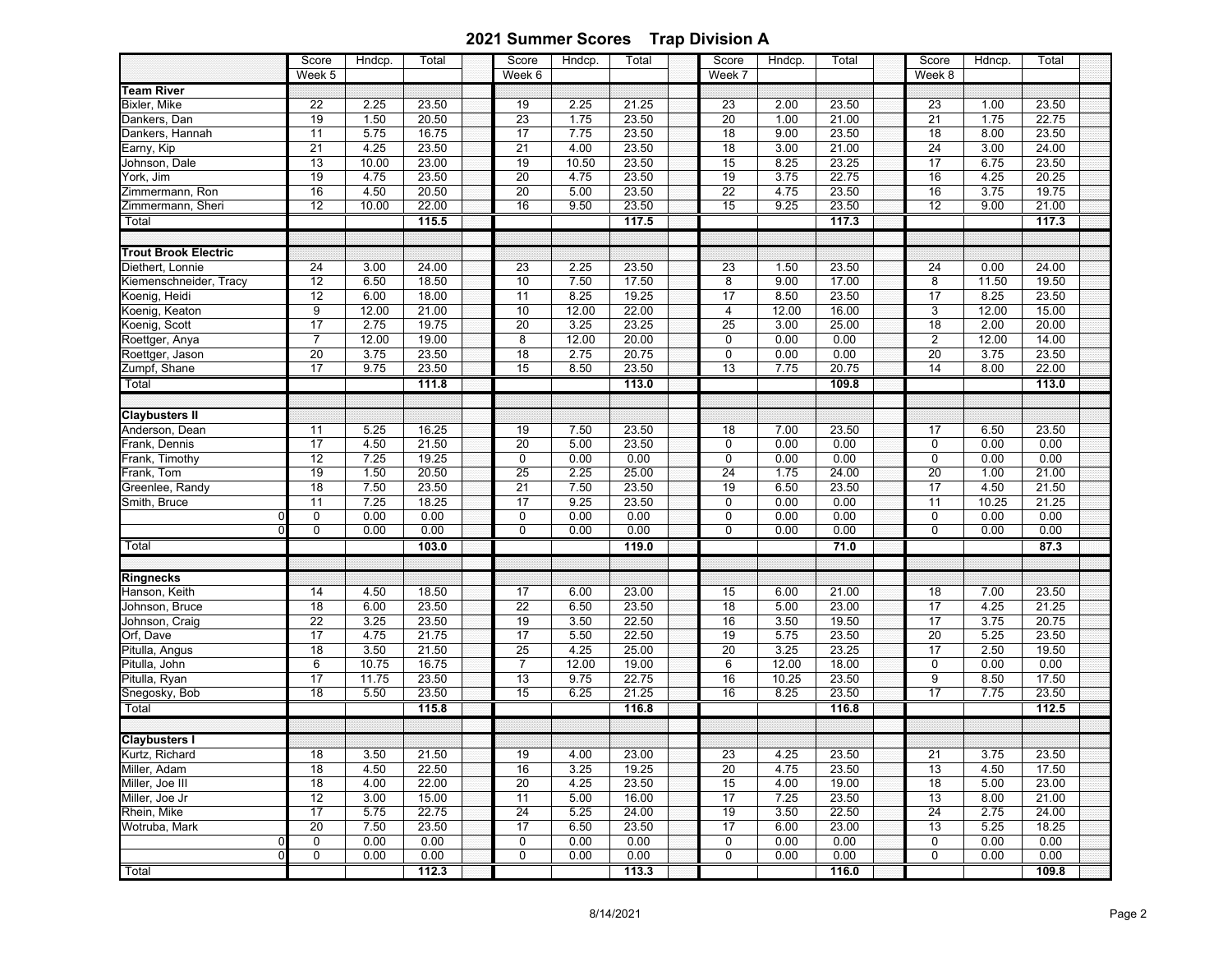|                             | Score<br>Week 9 | Hndcp. | Total             | Score<br>Week 10 | Hndcp. | Total | Score<br>Week 11 | Hndcp. | Total | Score<br>Week 12 | Hndcp. | Total |
|-----------------------------|-----------------|--------|-------------------|------------------|--------|-------|------------------|--------|-------|------------------|--------|-------|
| <b>Team River</b>           |                 |        |                   |                  |        |       |                  |        |       |                  |        |       |
| Bixler, Mike                | 21              | 1.25   | 22.25             | 19               | 1.50   | 20.50 | 21               | 1.50   | 22.50 | 23               | 2.00   | 23.50 |
| Dankers, Dan                | 23              | 2.25   | 23.50             | $\overline{25}$  | 1.25   | 25.00 | 24               | 0.75   | 24.00 | 22               | 0.00   | 22.00 |
| Dankers, Hannah             | 19              | 7.00   | 23.50             | 16               | 5.00   | 21.00 | $\overline{19}$  | 5.25   | 23.50 | $\overline{21}$  | 5.00   | 23.50 |
| Earny, Kip                  | $\overline{24}$ | 2.00   | 24.00             | $\overline{22}$  | 1.25   | 23.25 | $\overline{24}$  | 1.00   | 24.00 | $\overline{22}$  | 0.00   | 22.00 |
| Johnson, Dale               | 15              | 7.00   | 22.00             | 14               | 6.50   | 20.50 | 18               | 7.75   | 23.50 | 0                | 0.00   | 0.00  |
| York, Jim                   | 18              | 4.50   | 22.50             | 16               | 4.75   | 20.75 | 13               | 5.75   | 18.75 | $\mathbf 0$      | 0.00   | 0.00  |
| Zimmermann, Ron             | 19              | 4.50   | 23.50             | 19               | 3.75   | 22.75 | 23               | 4.00   | 23.50 | 20               | 3.75   | 23.50 |
| Zimmermann, Sheri           | 14              | 9.25   | 23.25             | $\overline{12}$  | 8.75   | 20.75 | $\overline{12}$  | 9.75   | 21.75 | 16               | 10.50  | 23.50 |
| Total                       |                 |        | 117.8             |                  |        | 112.8 |                  |        | 118.5 |                  |        | 116.0 |
|                             |                 |        |                   |                  |        |       |                  |        |       |                  |        |       |
| <b>Trout Brook Electric</b> |                 |        |                   |                  |        |       |                  |        |       |                  |        |       |
| Diethert, Lonnie            | 23              | 0.00   | 23.00             | 21               | 0.00   | 21.00 | 23               | 0.25   | 23.25 | 23               | 0.25   | 23.25 |
| Kiemenschneider, Tracy      | $\overline{9}$  | 12.00  | 21.00             | 9                | 12.00  | 21.00 | $\overline{7}$   | 12.00  | 19.00 | $\overline{7}$   | 12.00  | 19.00 |
| Koenig, Heidi               | 13              | 8.75   | 21.75             | 16               | 8.50   | 23.50 | 16               | 7.25   | 23.25 | $\overline{13}$  | 7.50   | 20.50 |
| Koenig, Keaton              | $\overline{7}$  | 12.00  | 19.00             | 5                | 12.00  | 17.00 | $\mathbf 0$      | 0.00   | 0.00  | $\mathbf 0$      | 0.00   | 0.00  |
| Koenig, Scott               | 18              | 3.00   | 21.00             | $\overline{22}$  | 2.75   | 23.50 | 15               | 2.25   | 17.25 | 13               | 4.75   | 17.75 |
| Roettger, Anya              | 0               | 0.00   | 0.00              | $\pmb{0}$        | 0.00   | 0.00  | $\mathbf 0$      | 0.00   | 0.00  | 0                | 0.00   | 0.00  |
| Roettger, Jason             | $\overline{20}$ | 3.50   | 23.50             | 18               | 3.50   | 21.50 | $\pmb{0}$        | 0.00   | 0.00  | $\overline{22}$  | 4.00   | 23.50 |
| Zumpf, Shane                | 14              | 8.25   | 22.25             | 15               | 9.00   | 23.50 | $\overline{12}$  | 9.00   | 21.00 | $\overline{13}$  | 9.25   | 22.25 |
| Total                       |                 |        | 111.5             |                  |        | 113.0 |                  |        | 103.8 |                  |        | 108.5 |
|                             |                 |        |                   |                  |        |       |                  |        |       |                  |        |       |
| <b>Claybusters II</b>       |                 |        |                   |                  |        |       |                  |        |       |                  |        |       |
| Anderson, Dean              | 20              | 6.75   | 23.50             | 16               | 4.50   | 20.50 | 14               | 5.25   | 19.25 | 16               | 6.25   | 22.25 |
| Frank, Dennis               | $\mathbf 0$     | 0.00   | 0.00              | 0                | 0.00   | 0.00  | 0                | 0.00   | 0.00  | $\mathbf 0$      | 0.00   | 0.00  |
| Frank, Timothy              | 16              | 8.25   | 23.50             | 17               | 8.25   | 23.50 | $\overline{19}$  | 8.50   | 23.50 | 0                | 0.00   | 0.00  |
| Frank, Tom                  | $\overline{20}$ | 1.00   | 21.00             | 24               | 0.75   | 24.00 | 25               | 1.00   | 25.00 | 24               | 0.75   | 24.00 |
| Greenlee, Randy             | $\overline{20}$ | 4.25   | 23.50             | 20               | 3.75   | 23.50 | $\overline{18}$  | 4.00   | 22.00 | $\overline{20}$  | 4.25   | 23.50 |
| Smith, Bruce                | 13              | 10.00  | 23.00             | 18               | 10.00  | 23.50 | 17               | 8.25   | 23.50 | 15               | 8.25   | 23.25 |
|                             | 0               | 0.00   | 0.00              | 0                | 0.00   | 0.00  | $\pmb{0}$        | 0.00   | 0.00  | 0                | 0.00   | 0.00  |
|                             | $\mathbf 0$     | 0.00   | 0.00              | $\overline{0}$   | 0.00   | 0.00  | $\Omega$         | 0.00   | 0.00  | $\mathbf 0$      | 0.00   | 0.00  |
| Total                       |                 |        | $\frac{1}{114.5}$ |                  |        | 115.0 |                  |        | 113.3 |                  |        | 93.0  |
|                             |                 |        |                   |                  |        |       |                  |        |       |                  |        |       |
| <b>Ringnecks</b>            |                 |        |                   |                  |        |       |                  |        |       |                  |        |       |
| Hanson, Keith               | 19              | 7.00   | 23.50             | 19               | 5.75   | 23.50 | $\overline{18}$  | 5.25   | 23.25 | 18               | 4.50   | 22.50 |
| Johnson, Bruce              | 14              | 4.25   | 18.25             | 15               | 5.25   | 20.25 | 17               | 7.00   | 23.50 | 9                | 7.25   | 16.25 |
| Johnson, Craig              | 23              | 4.50   | 23.50             | 22               | 4.25   | 23.50 | 16               | 3.50   | 19.50 | 23               | 3.50   | 23.50 |
| Orf, Dave                   | 20              | 4.75   | 23.50             | 19               | 4.00   | 23.00 | $\overline{18}$  | 3.50   | 21.50 | $\overline{17}$  | 3.75   | 20.75 |
| Pitulla, Angus              | $\mathbf 0$     | 0.00   | 0.00              | 0                | 0.00   | 0.00  | $\overline{22}$  | 3.00   | 23.50 | $\overline{22}$  | 2.00   | 23.50 |
| Pitulla, John               | $\mathbf 0$     | 0.00   | 0.00              | $\overline{0}$   | 0.00   | 0.00  | 15               | 12.00  | 23.50 | 15               | 12.00  | 23.50 |
| Pitulla, Ryan               | $\mathbf 0$     | 0.00   | 0.00              | $\pmb{0}$        | 0.00   | 0.00  | 0                | 0.00   | 0.00  | $\mathbf 0$      | 0.00   | 0.00  |
| Snegosky, Bob               | 19              | 6.50   | 23.50             | 16               | 6.25   | 22.25 | 17               | 6.00   | 23.00 | 15               | 5.75   | 20.75 |
| Total                       |                 |        | 112.3             |                  |        | 112.5 |                  |        | 116.8 |                  |        | 113.8 |
|                             |                 |        |                   |                  |        |       |                  |        |       |                  |        |       |
| <b>Claybusters I</b>        |                 |        |                   |                  |        |       |                  |        |       |                  |        |       |
| Kurtz, Richard              | 18              | 2.75   | 20.75             | 20               | 2.75   | 22.75 | 13               | 2.50   | 15.50 | $\pmb{0}$        | 0.00   | 0.00  |
| Miller, Adam                | $\overline{21}$ | 6.25   | 23.50             | 0                | 0.00   | 0.00  | 0                | 0.00   | 0.00  | 21               | 5.50   | 23.50 |
| Miller, Joe III             | 19              | 5.25   | 23.50             | 21               | 5.00   | 23.50 | 17               | 4.75   | 21.75 | 19               | 4.25   | 23.25 |
| Miller, Joe Jr              | 16              | 9.75   | 23.50             | 17               | 8.75   | 23.50 | 0                | 0.00   | 0.00  | 21               | 7.25   | 23.50 |
| Rhein, Mike                 | 21              | 2.00   | 23.00             | 21               | 1.00   | 22.00 | 24               | 1.75   | 24.00 | 22               | 0.50   | 22.50 |
| Wotruba, Mark               | 19              | 6.25   | 23.50             | 15               | 6.50   | 21.50 | 17               | 7.00   | 23.50 | 22               | 7.00   | 23.50 |
|                             | 0               | 0.00   | 0.00              | 0                | 0.00   | 0.00  | 0                | 0.00   | 0.00  | 0                | 0.00   | 0.00  |
| C                           | 0               | 0.00   | 0.00              | 0                | 0.00   | 0.00  | 0                | 0.00   | 0.00  | 0                | 0.00   | 0.00  |
| Total                       |                 |        | 117.0             |                  |        | 113.3 |                  |        | 84.8  |                  |        | 116.3 |